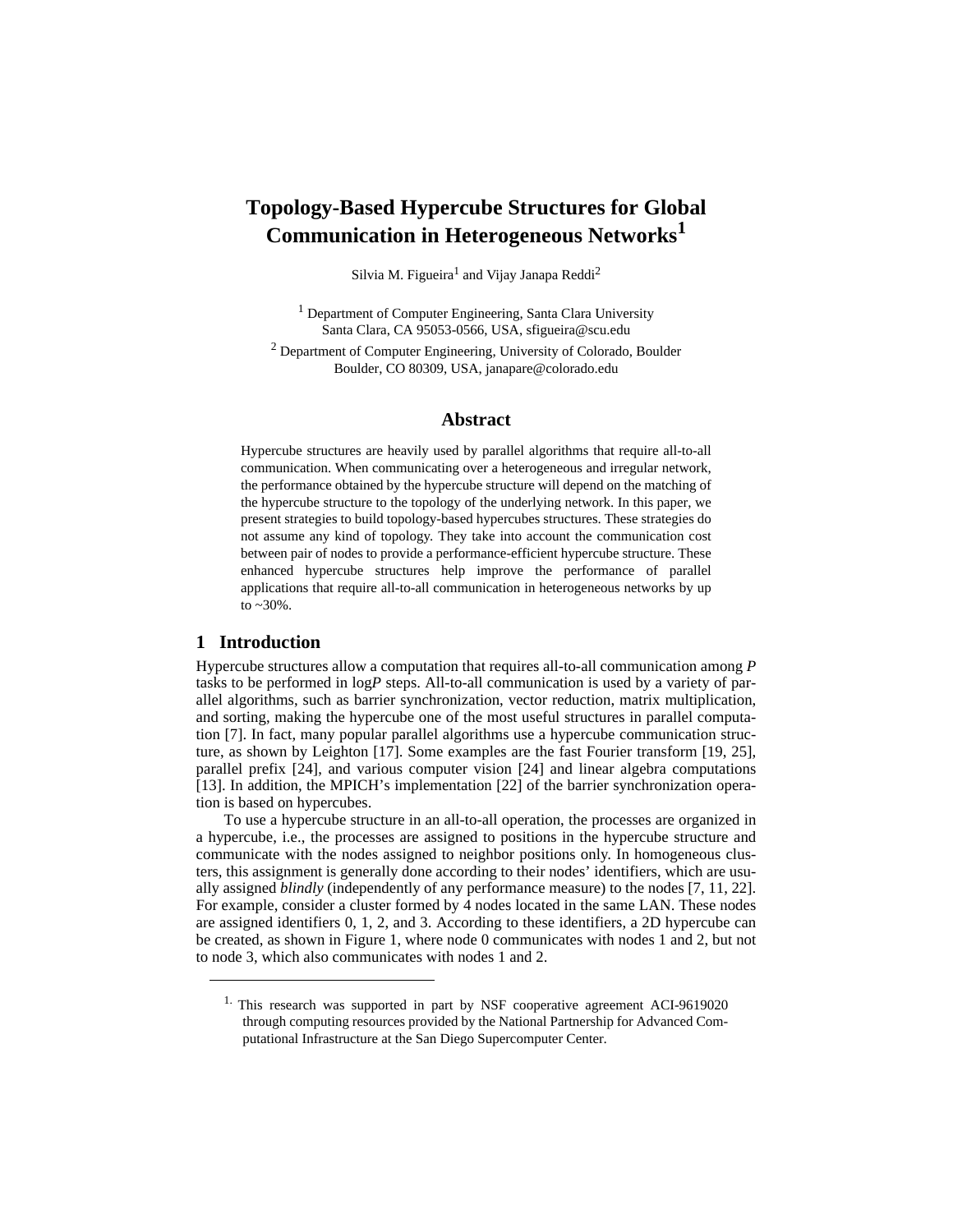

**Fig. 1.** 2D hypercube formed according to the nodes' identifiers.

When using a hypercube structure, communication takes place between nodes that are connected in the hypercube. For this reason, the organization of the hypercube is a key process in the all-to-all communication. In regular-topology platforms, organizing the hypercube blindly may lead to good performance. However, in heterogeneous, irregular networks, we need a more sophisticated strategy to build the hypercube. Intuitively, the algorithm would execute more efficiently if we could form the hypercube by having communication take place only between nodes that are separated by a low-communication cost path, as shown in [6] for binomial trees.

This paper presents possible solutions to embed a given network topology into a hypercube template to be used in all-to-all communication. We evaluate the efficiency of the strategies proposed by comparing both the cost of the hypercubes generated and the time to execute a barrier-synchronization operation using the different hypercubes. The strategies discussed do not assume any kind of topology, i.e., the machines may be organized in any topology. It takes into account the communication cost between the nodes to come up with a performance-efficient hypercube to be used by the barrier-synchronization algorithm.

The strategies proposed are independent of the measure used as communication cost. In our experiments, latency is used but, in fact, the measure to be used should reflect the application characteristics. For example, for an application that sends a large number of short messages, the communication cost should reflect the latency. For an application that sends a small number of large messages, the communication should reflect the bandwidth. For an application that sends a large number of large messages, the communication cost should reflect both the latency and the bandwidth which, combined with the message size used by the application, provide an accurate model for communication cost. Note that these costs can be obtained with a performance prediction tool, such as the Network Weather Service [27].

This paper is organized as follows. Section 2 discusses related work. Section 3 presents the hypercube-based all-to-all communication algorithm used in the paper. Section 4 presents algorithms for creating topology-based hypercubes to be used in all-to-all communication operations. Section 5 shows experiments performed and results obtained. Section 6 concludes.

#### **2 Related Work**

Hypercube structures play an important role in global communication operations, and have been the subject of several research papers. Bertsekas et al have described optimal communication algorithms for hypercubes [4]. In [3], the authors presents a study on algorithms for collective operations for homogeneous parallel environments, and embeddings of different structures into hypercubes have been the subject of [5, 12, 18, 26].

In [1], the authors deal with heterogeneity by forming broadcast trees according to the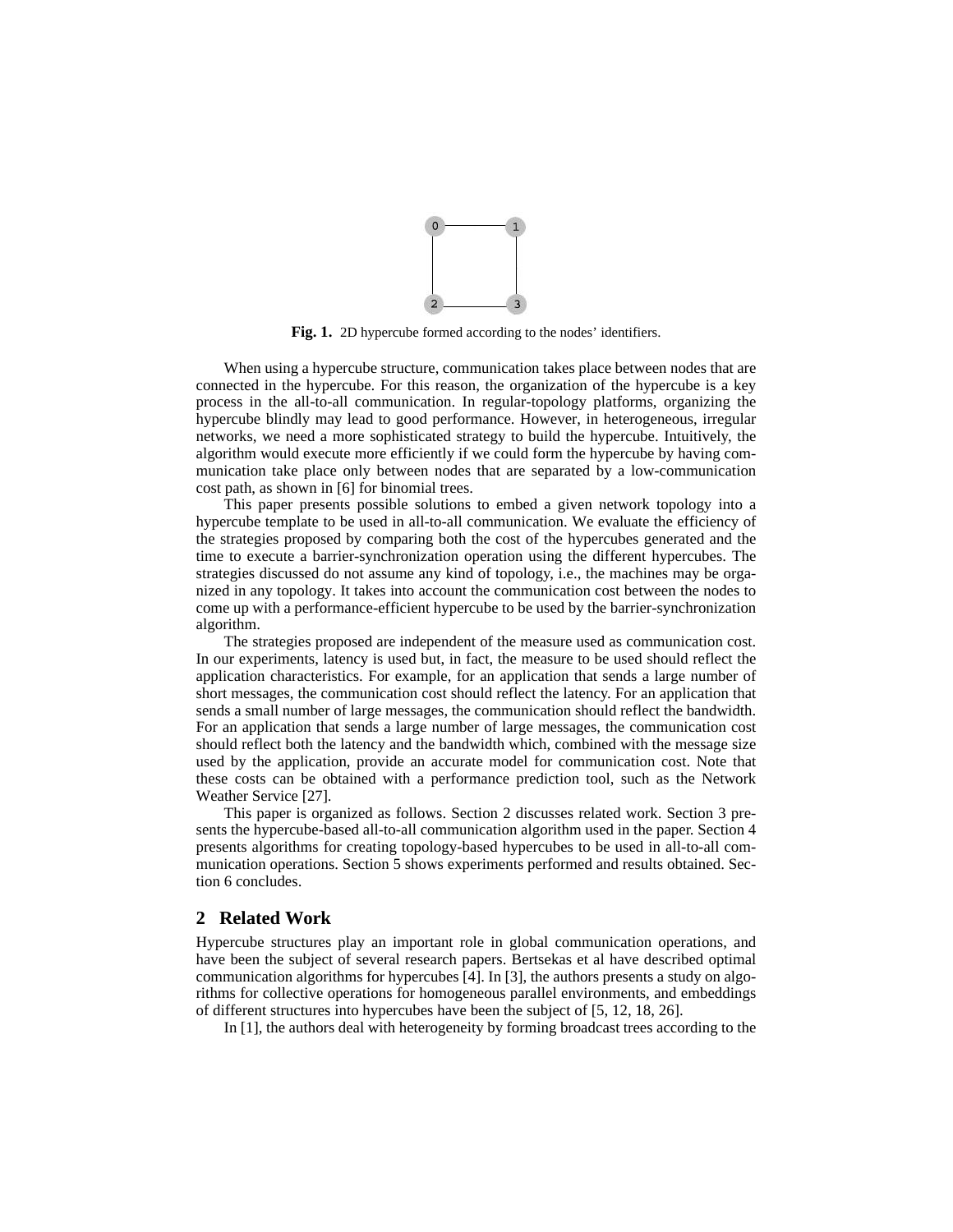capacity of each machine. In [2], the authors present a communication model of heterogeneous clusters for performance characterization of collective operations.

Several groups have been working on projects related to global communication in hierarchical topologies. In [20], the authors present ECO, a packet containing efficient collective operations for interconnected clusters. ECO groups hosts according to the network topology, i.e., each group contains nodes that belong to the same (homogeneous) cluster. Based on these groups, ECO implements the collective operation using a specific algorithm for each LAN. In [16], the authors also present a solution for more efficient global communication in hierarchical networks of workstations. They also group the hosts according to the network topology, but they use a binomial tree for each LAN. In [15], the authors describe MagPIe, a communication library that uses performance-efficient structures for global-communication operations in GRID environments. Global communication in WAN environments, such as the GRID, have been the subject of many other papers [8, 14], which employ a hierarchical structure to reflect the hierarchy existent in these environments.

PVM (Private Virtual Machine) [11] and MPICH [22], which is an implementation of MPI (Message Passing Interface) [21], are libraries used in practice by scientific applications using heterogeneous networks. Both of them provide various collective communication operations, such as one-to-all and all-to-all. Originally, they did not take the network topology into account. However, the Globus group have proposed the enhancement of MPICH to accommodate for the hierarchical structure of GRID environments. They use a hierarchical structure, as discussed in [9].

#### **3 Hypercube-Based Communication Algorithm**

In [7], Foster proposes a hypercube-based algorithm for all-to-all communication. It uses a hypercube communication template. The algorithm is executed by each task in a hypercube communication structure (obtained by the processes' identifiers). This algorithm allows an operation that requires all-to-all communication among *P* processes to be performed in *logP* steps. The algorithm is presented below:

```
procedure hypercube (myid, input, logp, output)
begin
    state = input
    for i = 0 to logp - 1
        dest = myid XOR 2i
         send state to dest
         receive message from dest
         state = OP (state, message)
    endfor
    output = state
end
```
The value *logp* represents the size of the hypercube, and *myid* represents the node's identifier. XOR denotes an exclusive OR operation, and OP is the user-supplied operator, used to combine local data with data arriving from the *i*th neighbor in the hypercube. In each step of the algorithm, each process exchanges its local *state* (which embeds its local *input* with the information received so far from its neighbors) with one of its neighbors in the hypercube and, then, combines the *message* received from that neighbor with *state* to generate a new *state*. Note that, at each step, each node communicates with the neighbor indicated by  $dest = myid XOR 2^i$ , which does not depend on the network topology.

As shown in [7], this algorithm can be used efficiently, in regular-topology platforms, for vector reductions, matrix transpositions, merge sorts, and so on. However, as shown in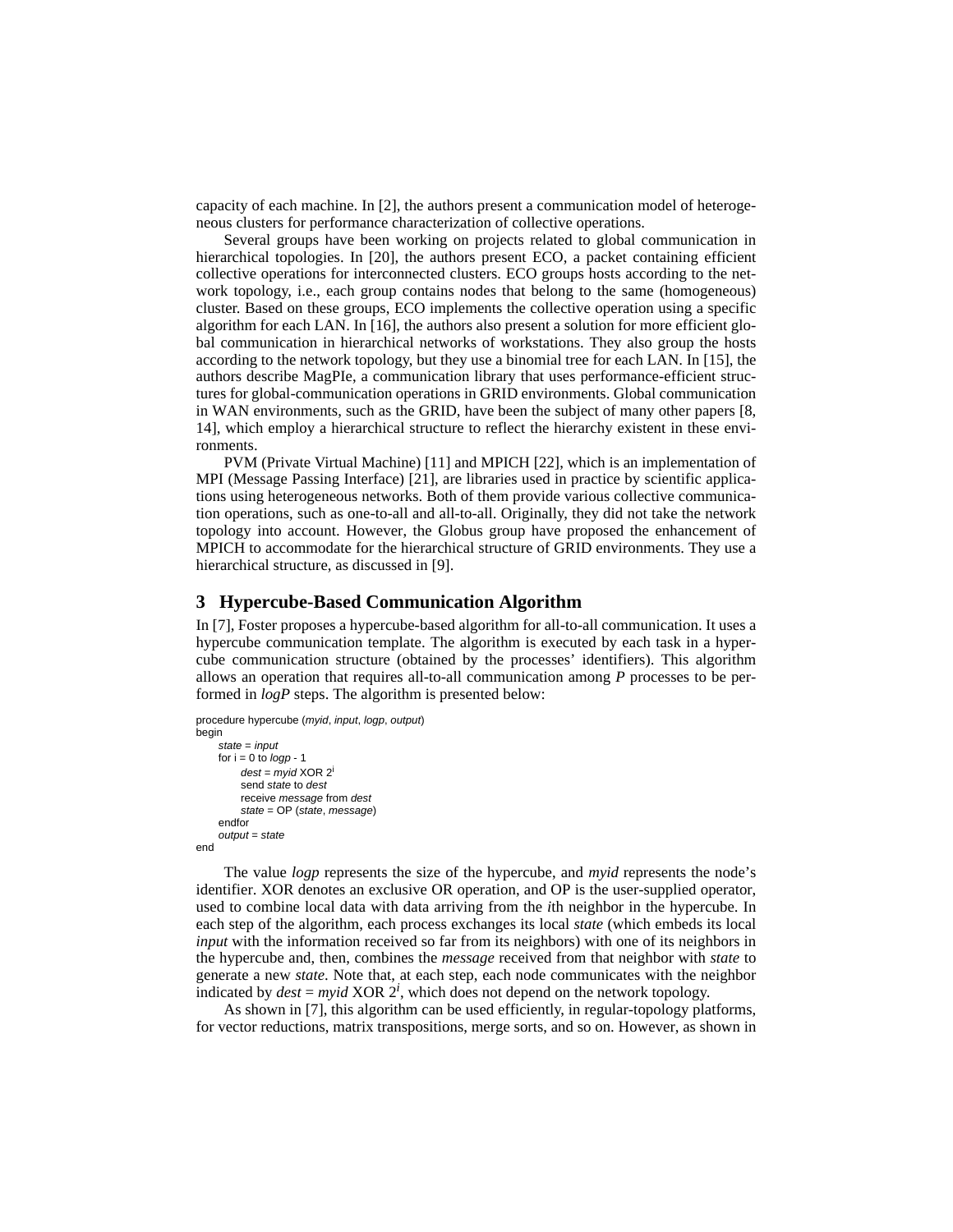Section 5, in heterogeneous networks, the algorithm's performance depends on the organization of the hypercube and, at each step, *dest* should be a node selected according to the topology of the network.

# **4 Enhancing Hypercube Structures**

Our strategies to reorganize the nodes to form a more performance-efficient hypercube are based on the communication cost between the nodes. The hypercube-based algorithm works synchronously and, at each step, each node communicates with a specific node in the same subcube. In this case, placing nodes that are connected by a low-cost path in communicating positions, so that communication in each step of the algorithm uses a low communication-cost path, will decrease communication costs and lower the total cost of the all-to-all operation.

The following subsections present our three algorithms developed to provide topology-based hypercubes. The algorithms take the communication cost between pairs of nodes into account to form a performance-efficient hypercube.

### **4.1. Dim2\_Cube**

This algorithm tries to optimize the first dimension of the hypercube to decrease the cost in the first step of the all-to-all operation. The algorithm, which is shown below, is based on the following procedure: For every even position *i*, assign the first unmarked node *n* and select *n*'s closest unmarked node to be placed at *i*'s neighbor position in the first dimension.



**Fig. 2.** Following the Dim2\_Cube algorithm.

Figure 2 shows an example of a hypercube obtained with the algorithm above. Figure 2 (left) shows a network in which every link has the same cost. Figure 2 (left) illustrates the first three steps of the algorithm: node 0 is placed in position 0 with node 6 as first neighbor, node 1 is placed in position 2 with node 7 as first neighbor, and node 2 is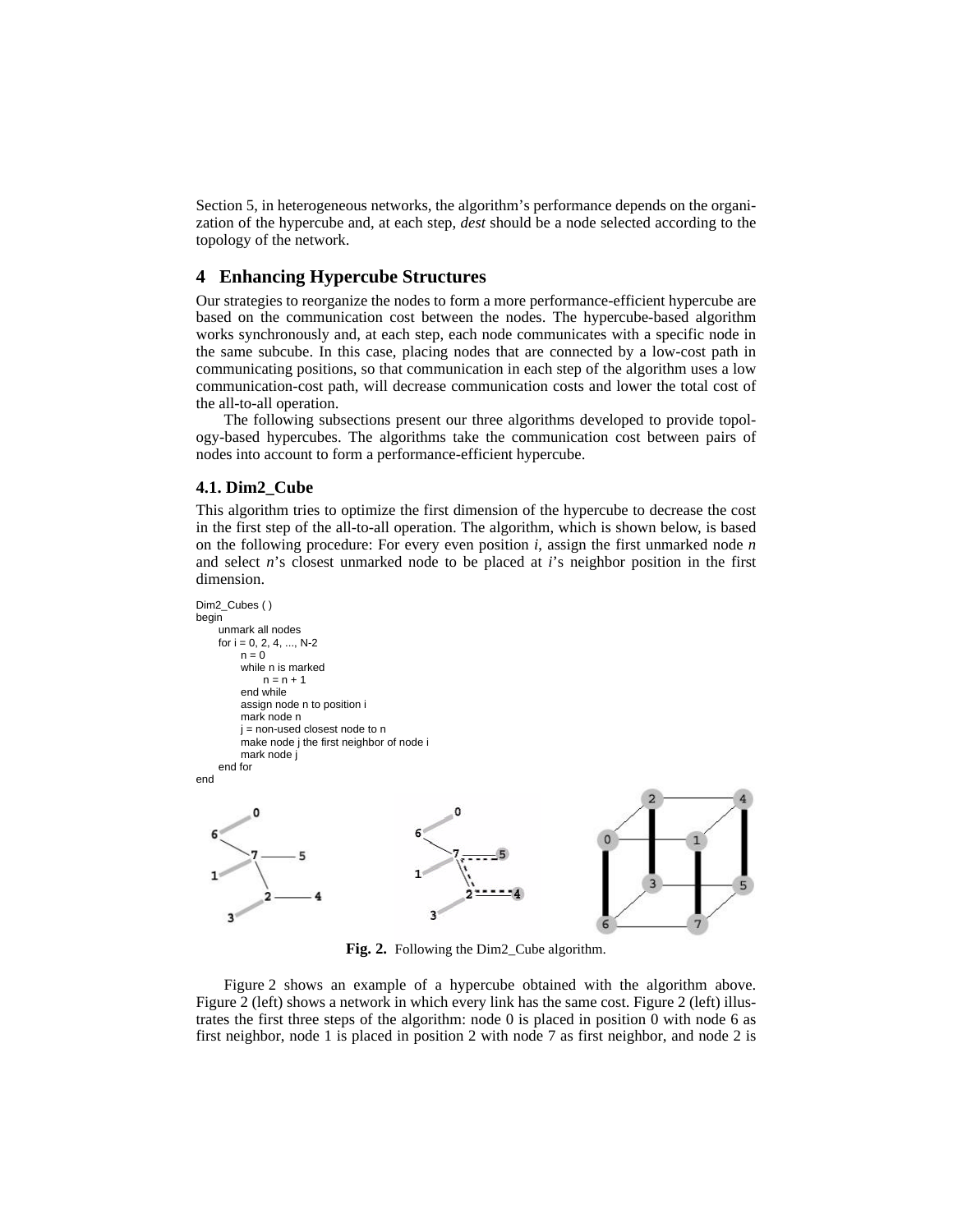placed in position 4 with node 3 as first neighbor. Figure 2 (middle) shows the last step of the algorithm, in which node 4 is placed in position 6 with node 5 (the last unmarked node) as first neighbor. Figure 2 (right) shows the hypercube obtained. Note that three out of the four edges in the first dimension of the hypercube shown in Figure 2 (middle) are optimum. However, the last edge obtained compromises the efficiency of the hypercube.

This algorithm executes in time  $O(n^2)$ , where *n* is the number of nodes and, because it focuses on the first dimension only, the gains obtained by the hypercubes generated are limited (see Section 5).

#### **4.2. TSTS\_Cube**

This algorithm uses a Traveling Salesman Tour with Shortcuts (TSTS), produced from a Minimal Spanning Tree (MST), to generate a *line* of nodes, from which each node is assigned to the corresponding position of the hypercube, according to the gray code [23].

The Minimal Spanning Tree (MST) is a tree that contains all the nodes in a network, and it is formed in such a way that the cost from the root to each of the nodes is minimum. The TSTS can be obtained from the MST by traversing it, visiting every node just once. A detailed explanation of how to create a TSTS from an MST is found in [10], which proves that the TSTS obtained has a length that is at most twice the length of the optimum tour.

The algorithm presented below traverses the hypercube positions using the gray code [23] and assigns nodes to each position according to the TSTS, generated from the MST corresponding to the network topology. The MST provides nodes that are close to each other, using locality to benefit the hypercube.

```
TSTS_Cube ( )
begin
    generate the MST and the TSTS
    h = 0, is the first position in the hypercube
    n = 0, is the first node in the TSTS
    for i = 0 to N-1
         assign node n to position h
         h = next position in the hypercube
         n = next node in the TSTS
     end for
end
```
The figures below illustrate the TSTS\_Cube algorithm. The algorithm generates the MST from a given graph, as the one shown in Figure 3 (left). Starting with position 0, follow the gray code indexes and the nodes in the TSTS, assigning each node to the corresponding position. In Figure 3 (middle), the numbers on the edges indicate the sequence in which the nodes are visited, according to the TSTS order. Each node visited is placed in the next consecutive position, according to the gray code. Nodes are selected until the hypercube is complete, as shown in Figure 3 (right).



**Fig. 3.** Following the TSTS\_Cube algorithm.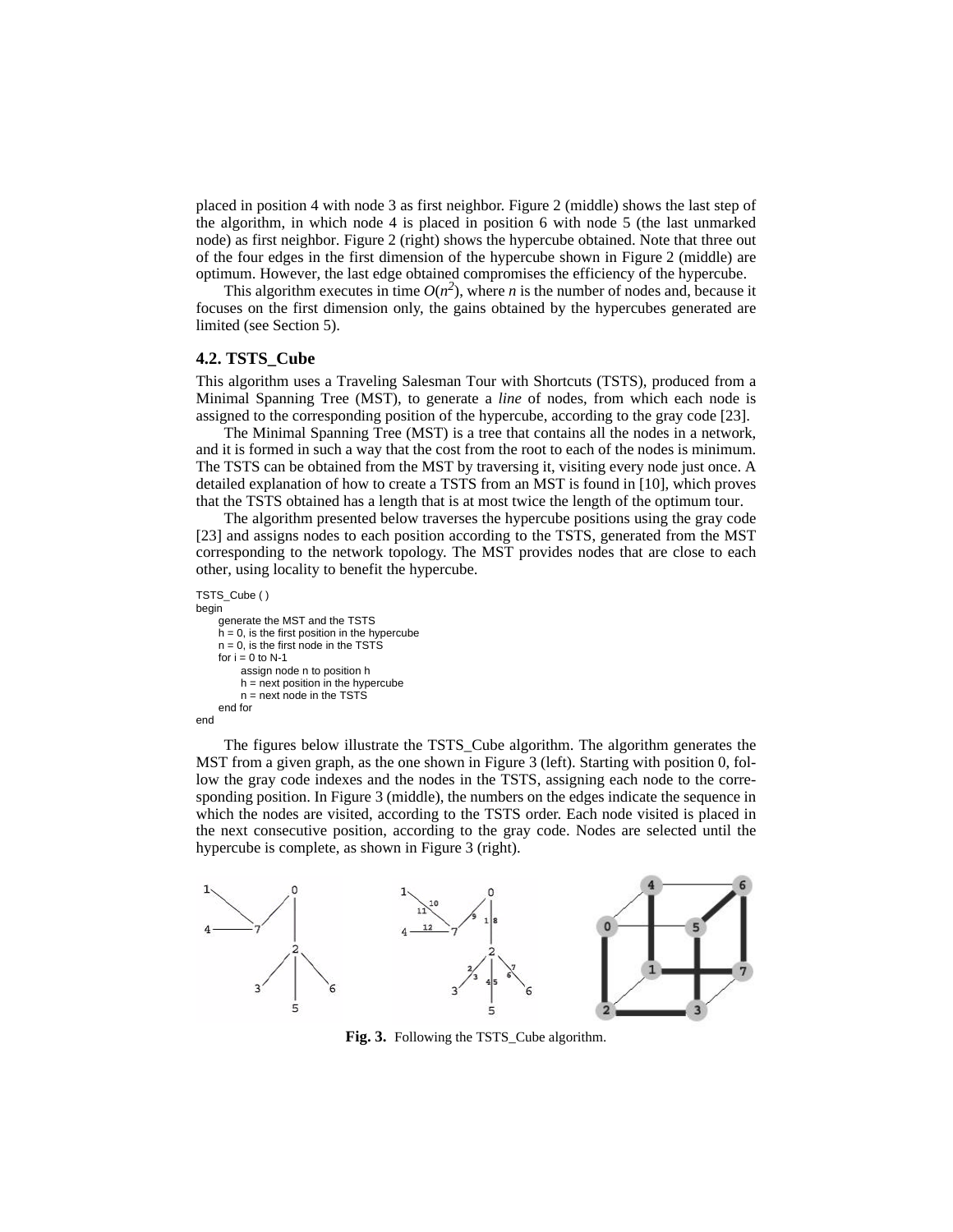This algorithm executes in time  $O(n^2)$ , where *n* is the number of nodes and, even though the MST provides the algorithm with locality, this algorithm does not scale well. The results show that the hypercubes generated achieves an average gain of about 10% over the hypercubes generated blindly for up to 16 nodes, but the gain decreases as the number of nodes increase (see Section 5). This happens because nodes that are part of a branch of the MST (which means they are connected by a low communication-cost path), will be spread in a line and the locality provided by the MST will be lost. Also the TSTS does not reflect the MST perfectly because of the detours.

#### **4.3. Eff\_Cube**

The previous algorithms are based on optimizing each neighbor only. However, due to the strong coupling in hypercubes, this may not be the best approach, particularly for large networks. For example, if a node C is a neighbor of both nodes A and B's, it may be a good neighbor for node A, but may not necessarily be a good neighbor for node B. This strong coupling between neighboring nodes and their edges leads us to think in terms of selecting neighbor nodes based on the overall efficiency of the selected node.

The Eff\_Cube algorithm takes into account the *local cost* before assigning a node to a position. Thus, for a given location, the node that generates the least local cost (sum of the weights on the edge in each dimension) will be chosen for a given position.

The algorithm works as follows. Neighbors of position 0 are consecutively assigned nodes 0, 1, ..., *d*, where *d* is the maximum dimension of the hypercube, since neighbors for these positions have not been assigned yet. Then, starting with the next consecutive position, the algorithm traverses all its dimensions in search of empty neighbors. Let Y be the current position, and Y.n be its *n*th neighbor. The algorithm searches for a node X from the list of unused nodes that gives the least local cost. If the cost of the edges between pairs of nodes are  $(X \leftrightarrow Y.0) = C_0$ ,  $(X \leftrightarrow Y.1) = C_1$ ,  $(X \leftrightarrow Y.2) = C_2$ , ..., and  $(X \leftrightarrow Y.1) = C_n$ , then the local cost to be minimized is  $C_0 + C_1 + C_2 + ... + C_n$ . The algorithm assigns neighbors to the current node until all adjacent neighbors of the current index are filled with optimum nodes.

```
Eff_Cube ( )
begin
    for i = 0 to last position
         for j = 0 to last dimension
              neighbor position = position i's jth neighbor
              if neighbor position is empty
                   minimum weight = infinite
                   for k = 0 to last node
                       if node k has not been assigned yet
                            weight = 0for d = 0 to last dimension
                                 if a node was assigned the neighbor position's dth dimension
                                      child = node in the dth dimension of neighbor position
                                      weight = weight + cost between node k and child
                                 end if
                            end for
                            if weight < minimum weight
                                 minimum weight = weight
                                 temp neighbor node = k
                            end if
                        end if
                   end for
                   position i's jth neighbor = temp neighbor node (assign temp neighbor node to neighbor position)
              end if
         end for
    end for
end
```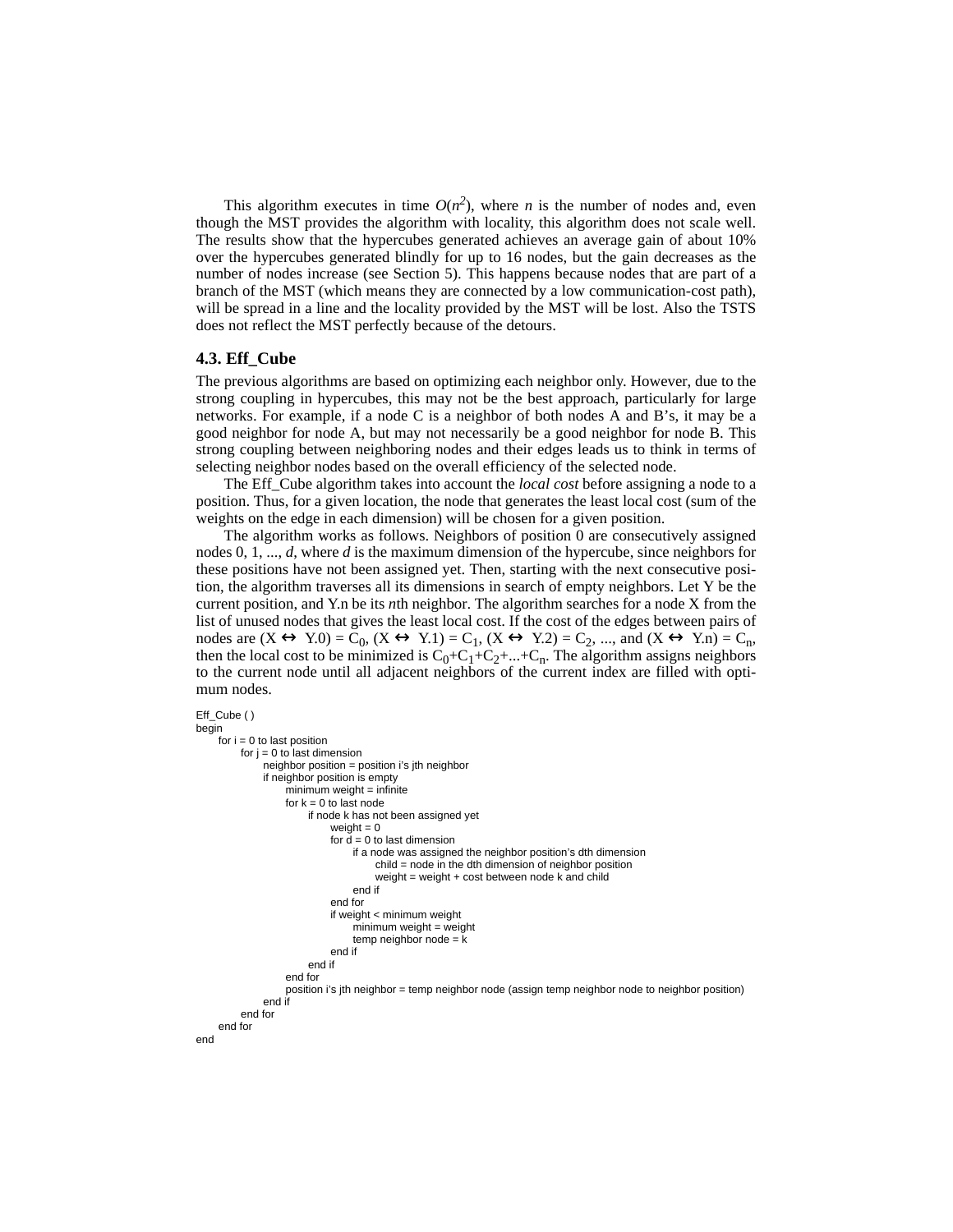The figures below show an example of the Eff\_Cube algorithm executing on a 3D hypercube. All neighbors of the starting position 0 are assigned nodes 0, 1 and 2. (Figure 4, left). The algorithm proceeds to position 1. For dimension 0, the algorithm starts traversing through the list of unused nodes to find the best suitable node. All nodes besides 0, 1 and 2 are checked as they are unused. Selection of the node is shown in Figure 4 (middle), Figure 4 (right), and Figure 5 (left), using as an example nodes 3, 5 and 7. For node 3 (Figure 4, middle),  $(3 \leftrightarrow 0) = 13$ ,  $(3 \leftrightarrow 1) = 12$ ,  $(3 \leftrightarrow 2) = 0$ , and the local cost = 25. For node 5 (Figure 4, right),  $(5 \leftrightarrow 0) = 11$ ,  $(5 \leftrightarrow 1) = 9$ ,  $(5 \leftrightarrow 2) = 3$ , and the local cost = 23. For node 7 (Figure 5, left),  $(7 \leftrightarrow 0) = 10$ ,  $(7 \leftrightarrow 1) = 4$ ,  $(7 \leftrightarrow 2) = 3$ , and the local cost = 17. Of all these nodes, node 7 yields the lowest local cost. Therefore, node 7 is chosen to be placed in the current empty index. All adjacent neighbors (Figure 5, right), dimension after dimension, are inserted in the same way, with the node that provides the least local cost.



**Fig. 4.** Following the Eff\_Cube algorithm.



**Fig. 5.** Following the Eff\_Cube algorithm.

This algorithm executes in time  $O(n^2(log n)^2)$ , where *n* is the number of nodes, and the gains obtained by the improved hypercubes is on average around 30% for large clusters (with 1024 nodes). This algorithm scales well. In fact, the average gain starts at about 10% for 8 nodes and increases consistently until 1024 nodes. Section 5 shows a representative set of the experiments performed.

#### **5 Results**

To show the effectiveness of the algorithms proposed, we have executed two kinds of experiments. First, we compare the cost of topology-based hypercubes with the cost of hypercubes obtained blindly by the system. This comparison is made for a series of topologies generated randomly. Then, we compare the time to execute a barrier synchronization operation using topology-based hypercubes with the time to execute the same operation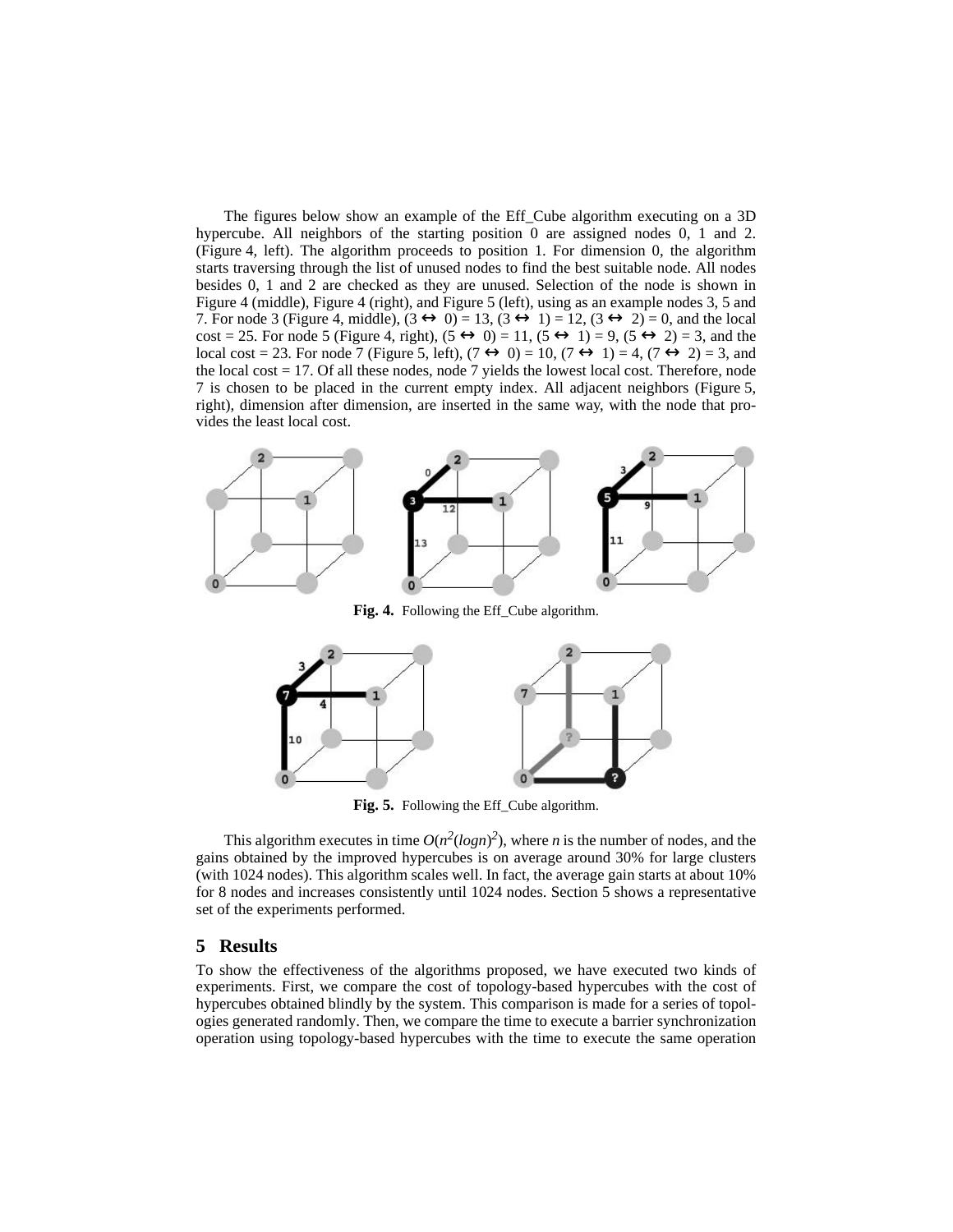using blindly generated hypercubes. This comparison is also made for a series of topologies generated randomly.

#### **5.1. Comparing Costs**

The cost of a hypercube, which is the measure used in the comparison, is given by the cost of the node with the maximum cost, where the cost of each node is calculated as the sum of the weights between the node and each neighbor. Note that the cost for each node is calculated dimension-by-dimension, and that delays in previous dimensions, in which neighbors may have higher costs to their own neighbors, must be incorporated in the calculation of the cost for each dimension. The algorithm is shown below:

```
calc_cost ( )
begin
    for each node
         cost of node = weight between the node and the neighbor in the 1st dimension
    for i = 2nd to last dimension
         for each node n
              cost of n = max (cost of n, cost of n's neighbor in the ith dimension)
         for each node n
              cost of n = \text{cost of } n + \text{weight between } n and its neighbor in the ith dimension
         end for
     end for
     cost of hypercube = cost of the node with the maximum cost
end
```
Figure 6 shows a representative set of experiments, in which the average gain in cost is obtained by each algorithm for a set of 1,000 random topologies for each number of nodes. The gain represents how much lower (in %) the cost of a hypercube created by the respective algorithm is in comparison with the cost of a hypercube created blindly for the same topology. In Figure 6 (left), the nodes in each topology are apart by at most 5 Fast Ethernet links, representing networks in which the nodes are close. In Figure 6 (right), the nodes in each topology are apart by at most 20 Fast Ethernet links, representing networks in which the nodes are not close together.



**Fig. 6.** Maximum cost between each pair of nodes is 5 links (left) and 20 links (right).

The graphs consistently show that the Dim2\_Cube algorithm achieves an average of about 10% independently of the number of nodes, while the TSTS\_Cube achieves a gain of about 10% for small networks, but does not scale well. The Eff\_Cube algorithm achieves the highest gains and scales well, achieving an average gain of around 30% for 1024 nodes. These experiments show that the Eff\_Cube algorithm implements the most promising approach, and that considering local costs leads to more efficient hypercubes. These graphs also show that the algorithms' behavior is independent of the maximum communication cost between the nodes.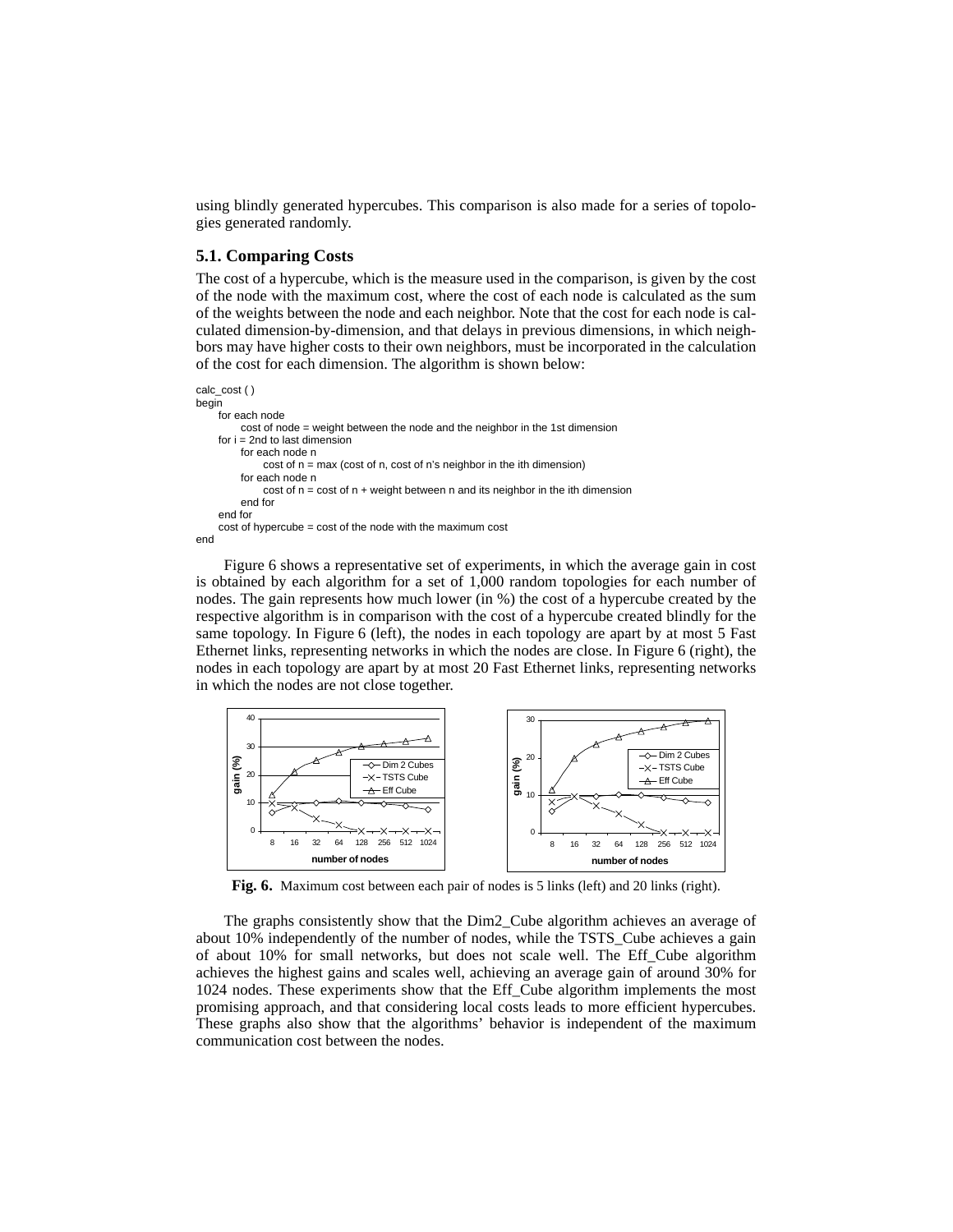#### **5.2. Comparing Execution Times**

Besides comparing costs of hypercubes, we have also executed experiments to compare the time to execute a barrier synchronization operation with the different hypercubes. The experiments were executed on the Blue Horizon IBM SP at the San Diego Supercomputer Center. The IBM-SP is a LAN-based, regular-topology cluster, in which we have emulated diverse heterogeneous networks by enforcing different latencies between the nodes. Our emulator was implemented using MPI [21]. Given the number of nodes and a maximum communication cost between any pair of nodes, the emulator generates random heterogeneous networks, which have various topologies. The emulator generates the topologies by generating the communication cost between every pair of nodes. Communication cost are in number of links. The latencies to be enforced are obtained by multiplying each random cost and a *base latency*, which is equivalent to the latency between two workstations connected by fast Ethernet (100Mbps), i.e., ~35ms. Each emulation executes 10,000 barrier synchronization operations.

Each graph below shows, for each algorithm, the gain obtained when comparing the improved hypercube with the one obtained blindly. For each algorithm, the topology used was the one that provided the best result among the experiments presented in Subsection 5.1. The graphs show the cost and the emulation time gains. Note that they match, showing that our cost calculation is accurate.



**Fig. 7.** 128 nodes (left) and 1024 nodes (right).

The Eff. Cube algorithm is the best option and achieves gains up to  $~40\%$  (Figure 7, left and right), corroborating the results shown in Subsection 5.1. The Dim2\_Cube algorithm provides gains of up to  $\sim$  20% (Figure 7, left and right). The TSTS\_Cube algorithm achieves a gain of up to  $\sim$  15% for small networks (Figure 7, left), but it does not provide any gain for large networks (Figure 7, right).

### **6 Conclusion**

All-to-all communication is extensively used by parallel algorithms, and adapting these algorithms to execute efficiently in heterogeneous networks is crucial to improve their performance in this kind of environment.

In this paper, we have presented strategies to organize the nodes in a heterogeneous network into a hypercube. The strategies are based on the communication cost between the nodes in the network. The experiments performed have shown that the Eff\_Cube algorithm presented helps to lower communication costs and, consequently, to improve the performance of algorithms based on all-to-all communication.